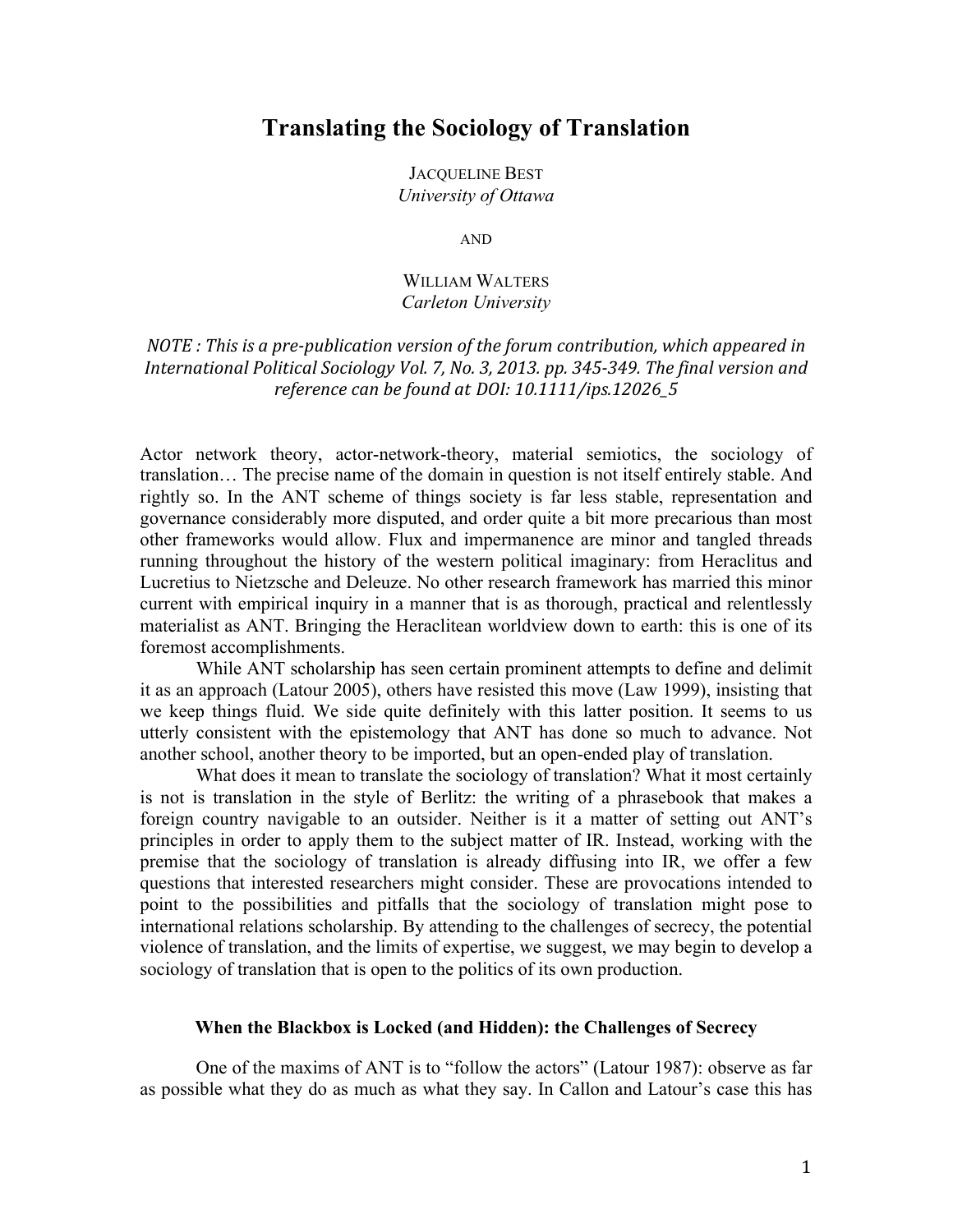often meant following scientists, planners, investors as they enroll and become enrolled by others. This maxim has proved more or less transposable to other locales like the international organization and the trading floor, in which such networks of translation play a crucial role in enabling and transforming international practices. But note that a key presupposition here is that it is possible to access and observe the relevant (human and non-human) actors. So what does one do when certain actors are invisible, obscured or inaccessible? What happens when their enrolments and interessement take place inside the secure perimeter of the weapons research laboratory, or behind the cloak of state secrecy? This is not to suggest that ANT researchers who are observing corporate life or environmental politics are not also faced with secretive practices. But the fog of secrecy is especially thick the closer we get to the heartland of national security issues. The blackbox is a locked box. And often hidden.

One answer is that researchers become like investigative journalists and dig deeper to uncover the truth. But a second answer is more consistent with the spirit of ANT: the researcher must now follow the trail of those mediators who have made it their task to name and open up worlds of secrecy. Personae like the investigative journalist and the whistleblower, techniques like freedom of information requests or wikileaking now become a part of the network that one studies. If secrecy is itself not merely a withholding of truth but a governmentality itself (Masco 2002), entailing systems for classifying access, coding and storing documents, if secrecy has its own practical and material density, then so do the various practices of truth-telling and exposure that sometimes emerge as its agonistic counterpart. These must become moments in the play of translation that we follow. We do not search for the truth of the object that lies behind the cloak of secrecy but rather follow the lines and translations by which it is made public.

#### **The Violence of Translation**

How well has the sociology of translation dealt with violence and the less subtle forms of power? Power relations tend to take two forms in this literature: as the struggles among actors over enrollment within particular networks (Brown and Capdevila, 1999), or as the effects of various concrete practices that give shape to those heterogeneous networks (Law 1992). Both conceptions resist grand structural narratives and focus on the mechanics of power, differing from Foucault in their closer attention to the ways in which objects as well as humans are linked together to produce such dynamics. Yet both have also been criticized for their inattention to the role of domination and inequality in social life.

Violence is certainly recognized within some ANT scholarship as one of the spectrum of operations that may be used to build networks and enroll actors—and disconnect others. But it has a rather low profile compared with the more peaceful methods of interessement that feature in ANT tales.

Yet, one does not have to subscribe to generalizations about the "anarchy" of the international system to recognize that in all its heterogeneity violence is ubiquitous in international affairs. It is easy to be seduced by the irenic mood conjured by the word "translation," and to highlight only the crafty way in which things like carbon emission standards or stock options enroll actors into networks. But as Mitchell (2011) has shown in his impressive study of the building of transnational oil networks, a richer account of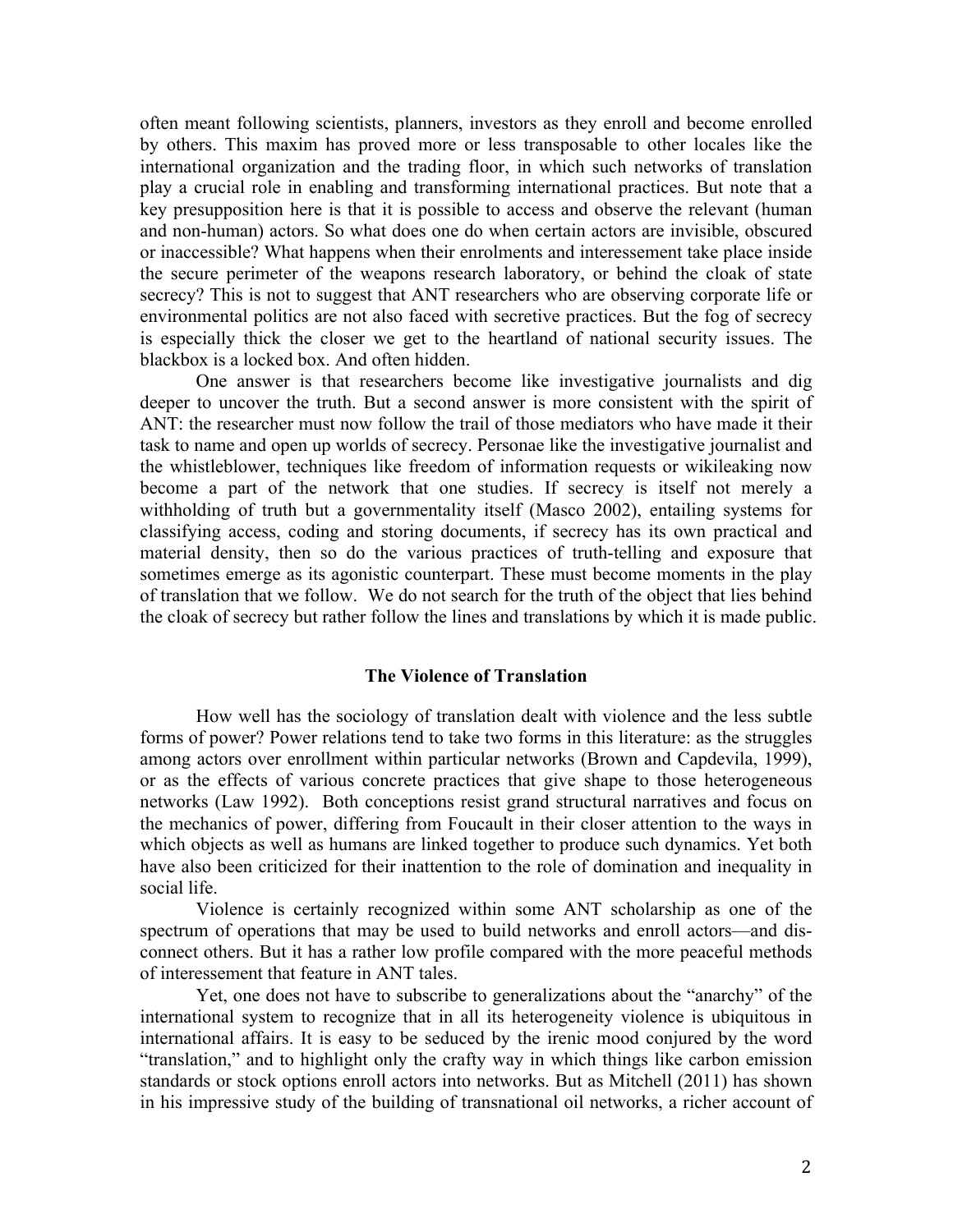translation is possible once we recognize that the liquidation of opponents is as much a part of the assembling and disassembling of worlds as the chemical engineering of certain liquids. It is not a matter of juxtaposing "consensual" versus "coercive" mechanisms of enrolment and dis-enrolment, for they overlap in many ways. But it is a matter of better theorizing the full range of powers that are at play with any foray into the troubled waters of international life

#### **What Gets Lost in Translation: Expert Practices and their Limits**

It should be remembered that the particular intellectual origins of the sociology of translation are to be found in the sociology and anthropology of science and technology, a field of study that has been particularly focused on the materiality of knowledge production. Science and technology studies (STS) scholars have examined the processes through which scientists' observations of various things (such as fruit flies and guinea pig guts) are translated into claims of fact and forms of expertise that are so powerfully black-boxed that they are beyond dispute. Replace the laboratory with the material world of international development or security, and the scientist with the bureaucrat and the politician, and you have a set of analytical tools for examining how expert authority works in the international context, as various actors seek to translate the messiness of the world into authoritative claims about poverty or war.

This attention to the social and material dimensions of knowledge-production is a useful antidote for the tendency of some practice-oriented IR scholars to emphasize tacit or practical knowledge and to differentiate it from more reflexive, formal kinds of knowledge, a division that is arbitrary. The concreteness of this conception of expertise also usefully complicates narrowly discursive or ideational approaches to the subject, which can too easily reify expert knowledge and exaggerate its power.

Yet the sociology of translation is not entirely immune from such tendencies to overstate the power of expertise. Although earlier works by Latour and Callon note the limits of these processes of translation—as they discussed the problem of a scientist encountering "bad" guinea pig guts or a community struggling with recalcitrant scallops (Latour 1987; Callon 1986)—later work by them and others has tended to downplay these gaps and limits. For example, in international political economy, many scholars have built on Callon's work on the performativity of economics to point to the immense power of economic forms of calculation and measurement—such as the Black-Scholes formula or Value at Risk calculations—to produce the world that it purports to describe (e.g., MacKenzie 2006). Less attention has been directed to the failures, slippages and unanticipated consequences of such attempts to translate the messiness of economic life into tidy algorithms. If we hope to translate these insights concerning the practical production of expertise into the international realm, then we also need to be attuned to what gets lost in translation.

The sociology of translation has often been faulted for its reluctance to reckon with the activity of politics. Only recently has it begun to factor politics more fully into its worldview (Barry 2001; Latour and Weibel 2005; Callon, Lascoumes and Barthe 2009). When our subject matter is the world marked off as "national security," when we note the violence of many processes of translation, when we attend not only to the power of expert practices but also to the politics of their failures, then the sociology of